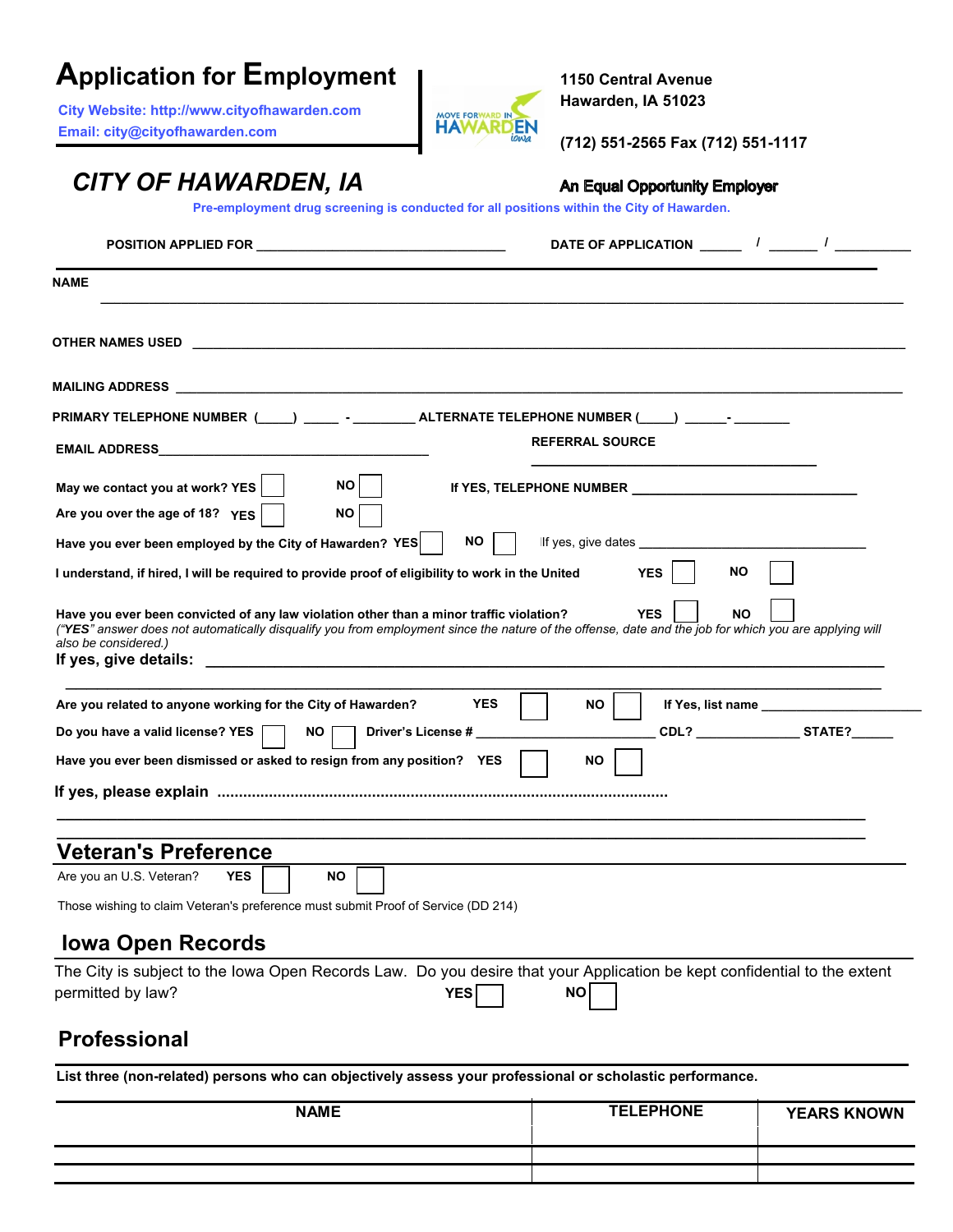### **Employment History**

**List your employment history starting with the most recent employer. List all positions held, including military experience, part-time, summer and/or volunteer work and periods of unemployment. Explain any gaps in employment in comments section below.**

| <b>EMPLOYER</b>                       | <b>TELEPHONE</b> | <b>DATES EMPLOYED</b> |                                                               | Summarize your job responsibilities |
|---------------------------------------|------------------|-----------------------|---------------------------------------------------------------|-------------------------------------|
|                                       |                  | <b>FROM</b>           | TO                                                            |                                     |
| <b>ADDRESS</b>                        |                  |                       |                                                               |                                     |
| <b>JOB TITLE</b>                      |                  | <b>SALARY</b>         |                                                               |                                     |
|                                       |                  | <b>FINAL</b>          |                                                               |                                     |
| <b>IMMEDIATE SUPERVISOR AND TITLE</b> |                  | \$                    | PER HOUR<br>PER WEEK<br>PER MONTH                             |                                     |
| <b>REASON FOR LEAVING</b>             |                  |                       | <b>MAY WE CONTACT?</b>                                        |                                     |
| <b>EMPLOYER</b>                       | <b>TELEPHONE</b> |                       | <b>DATES EMPLOYED</b>                                         | Summarize your job responsibilities |
|                                       |                  | <b>FROM</b>           | TO                                                            |                                     |
| <b>ADDRESS</b>                        |                  |                       |                                                               |                                     |
| <b>JOB TITLE</b>                      |                  |                       | <b>SALARY</b>                                                 |                                     |
|                                       |                  |                       | <b>FINAL</b>                                                  |                                     |
| <b>IMMEDIATE SUPERVISOR AND TITLE</b> |                  | \$                    | $\overline{\phantom{a}}$<br>PER HOUR<br>PER WEEK<br>PER MONTH |                                     |
| <b>REASON FOR LEAVING</b>             |                  |                       | <b>MAY WE CONTACT?</b>                                        |                                     |
|                                       |                  |                       |                                                               |                                     |
| <b>EMPLOYER</b>                       | <b>TELEPHONE</b> |                       | <b>DATES EMPLOYED</b>                                         | Summarize your job responsibilities |
|                                       |                  | <b>FROM</b>           | TO                                                            |                                     |
| <b>ADDRESS</b>                        |                  |                       |                                                               |                                     |
| <b>JOB TITLE</b>                      |                  |                       | <b>SALARY</b>                                                 |                                     |
|                                       |                  |                       | <b>FINAL</b>                                                  |                                     |
| <b>IMMEDIATE SUPERVISOR AND TITLE</b> |                  | \$                    | PER HOUR<br>П<br>PER WEEK                                     |                                     |
| <b>REASON FOR LEAVING</b>             |                  |                       | PER MONTH<br><b>MAY WE CONTACT?</b>                           |                                     |
| <b>EMPLOYER</b>                       | <b>TELEPHONE</b> |                       | <b>DATES EMPLOYED</b>                                         | Summarize your job responsibilities |
|                                       |                  | <b>FROM</b>           | TO                                                            |                                     |
| <b>ADDRESS</b>                        |                  |                       |                                                               |                                     |
| <b>JOB TITLE</b>                      |                  |                       | <b>SALARY</b>                                                 |                                     |
|                                       |                  |                       | <b>FINAL</b>                                                  |                                     |
| <b>IMMEDIATE SUPERVISOR AND TITLE</b> |                  | \$                    | ┕<br>PER HOUR<br>PER WEEK<br>PER MONTH                        |                                     |

\_\_\_\_\_\_\_\_\_\_\_\_\_\_\_\_\_\_\_\_\_\_\_\_\_\_\_\_\_\_\_\_\_\_\_\_\_\_\_\_\_\_\_\_\_\_\_\_\_\_\_\_\_\_\_\_\_\_\_\_\_\_\_\_\_\_\_\_\_\_\_\_\_\_\_\_\_\_\_\_ \_\_\_\_\_\_\_\_\_\_\_\_\_\_\_\_\_\_\_\_\_\_\_\_\_\_\_\_\_\_\_\_\_\_\_\_\_\_\_\_\_\_\_\_\_\_\_\_\_\_\_\_\_\_\_\_\_\_\_\_\_\_\_\_\_\_\_\_\_\_\_\_\_\_\_\_\_\_\_\_\_  $\mathcal{L}_\mathcal{L} = \{ \mathcal{L}_\mathcal{L} = \{ \mathcal{L}_\mathcal{L} = \{ \mathcal{L}_\mathcal{L} = \{ \mathcal{L}_\mathcal{L} = \{ \mathcal{L}_\mathcal{L} = \{ \mathcal{L}_\mathcal{L} = \{ \mathcal{L}_\mathcal{L} = \{ \mathcal{L}_\mathcal{L} = \{ \mathcal{L}_\mathcal{L} = \{ \mathcal{L}_\mathcal{L} = \{ \mathcal{L}_\mathcal{L} = \{ \mathcal{L}_\mathcal{L} = \{ \mathcal{L}_\mathcal{L} = \{ \mathcal{L}_\mathcal{$ 

*Additional job history can be attached.* 

#### **EXPLAIN GAPS IN EMPLOYMENT:** \_\_\_\_\_\_\_\_\_\_\_\_\_\_\_\_\_\_\_\_\_\_\_\_\_\_\_\_\_\_\_\_\_\_\_\_\_\_\_\_\_\_\_\_\_\_\_\_\_\_